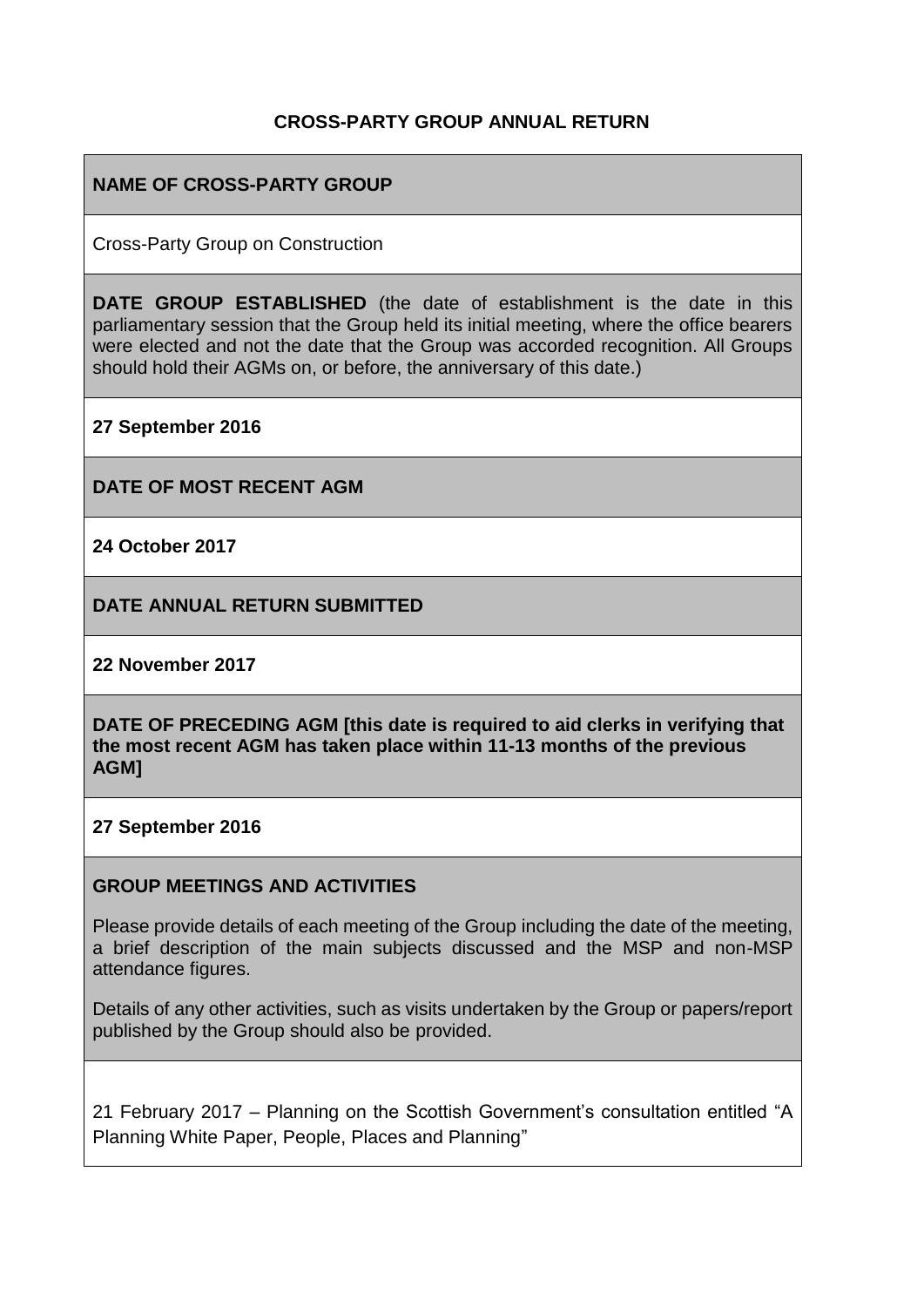3 MSPs attended – 22 non-MSPs attended

20 June 2017 – Gender Equality in Construction

The Construction Skills Investment Plan stated the proportion of females in construction and related frameworks had increased slightly over time, from 1.6% in 2009/10 to 2% in 2013/14.

It also stated that construction remained amongst the most gender segregated framework groupings.

2 MSPs attended – 16 non-MSPs attended

3 October 2017 – Apprenticeships

1 MSP attended – 16 non-MSPs attended

# **MSP MEMBERS OF THE GROUP**

Please provide names and party designation of all MSP members of the Group.

Monica Lennon MSP, Scottish Labour Party

Sandra White MSP, Scottish National Party

Alison Johnstone MSP, Scottish Green Party

Christina McKelvie MSP, Scottish National Party

Pauline McNeill MSP, Scottish Labour Party

## **NON-MSP MEMBERS OF THE GROUP**

For organisational members please provide only the name of the organisation, it is not necessary to provide the name(s) of individuals who may represent the organisation at meetings of the Group.

| <b>Individuals</b> | No individuals are members of the group                                                      |  |
|--------------------|----------------------------------------------------------------------------------------------|--|
| Organisations      | <b>FSS Ltd - secretary</b><br>Civil Engineering Contractors Association Scotland - treasurer |  |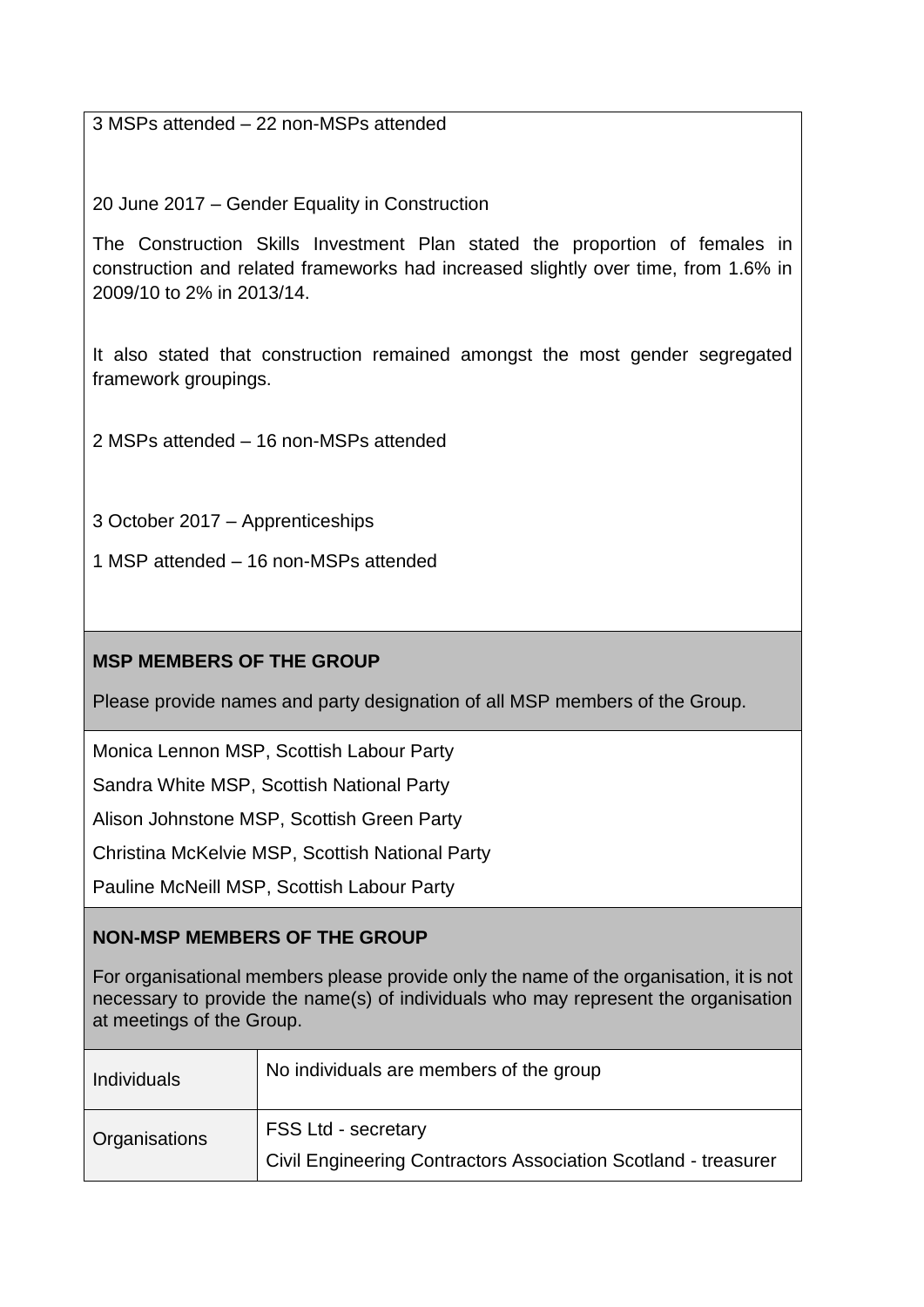| Association for Consultancy and Engineering                  |
|--------------------------------------------------------------|
| <b>Building and Engineering Services Association</b>         |
| <b>Chartered Institute of Building</b>                       |
| <b>Considerate Contractors Scheme</b>                        |
| <b>Construction Industry Training Board</b>                  |
| <b>Engineering Construction Industry Training Board</b>      |
| Forth Valley College of Further and Higher Education         |
| <b>Federation of Master Builders</b>                         |
| <b>Finishes and Interiors Sector</b>                         |
| <b>Glass and Glazing Federation</b>                          |
| <b>Homes for Scotland</b>                                    |
| <b>Institution of Civil Engineers</b>                        |
| <b>National Housing Building Council Scotland</b>            |
| <b>Mineral Products Association Scotland</b>                 |
| Royal Incorporation of Architects Scotland                   |
| Royal Institute of Chartered Surveyors                       |
| <b>Scottish Building Federation</b>                          |
| <b>Scottish Contractors Group</b>                            |
| <b>Scottish Enterprise</b>                                   |
| Scottish and Northern Ireland Plumbing Employers' Federation |
| <b>SELECT</b>                                                |
| The Association for Project Safety                           |
| <b>UCATT</b>                                                 |
| Unite the Union                                              |

# **GROUP OFFICE BEARERS**

Please provide names for all office bearers. The minimum requirement is that two of the office bearers are MSPs and one of these is Convener – beyond this it is a matter for the Group to decide upon the office bearers it wishes to have. It is permissible to have more than one individual elected to each office, for example, co-conveners or multiple deputy conveners.

| Convener               | Monica Lennon MSP                        |
|------------------------|------------------------------------------|
| <b>Deputy Convener</b> | Sandra White MSP<br>Alison Johnstone MSP |